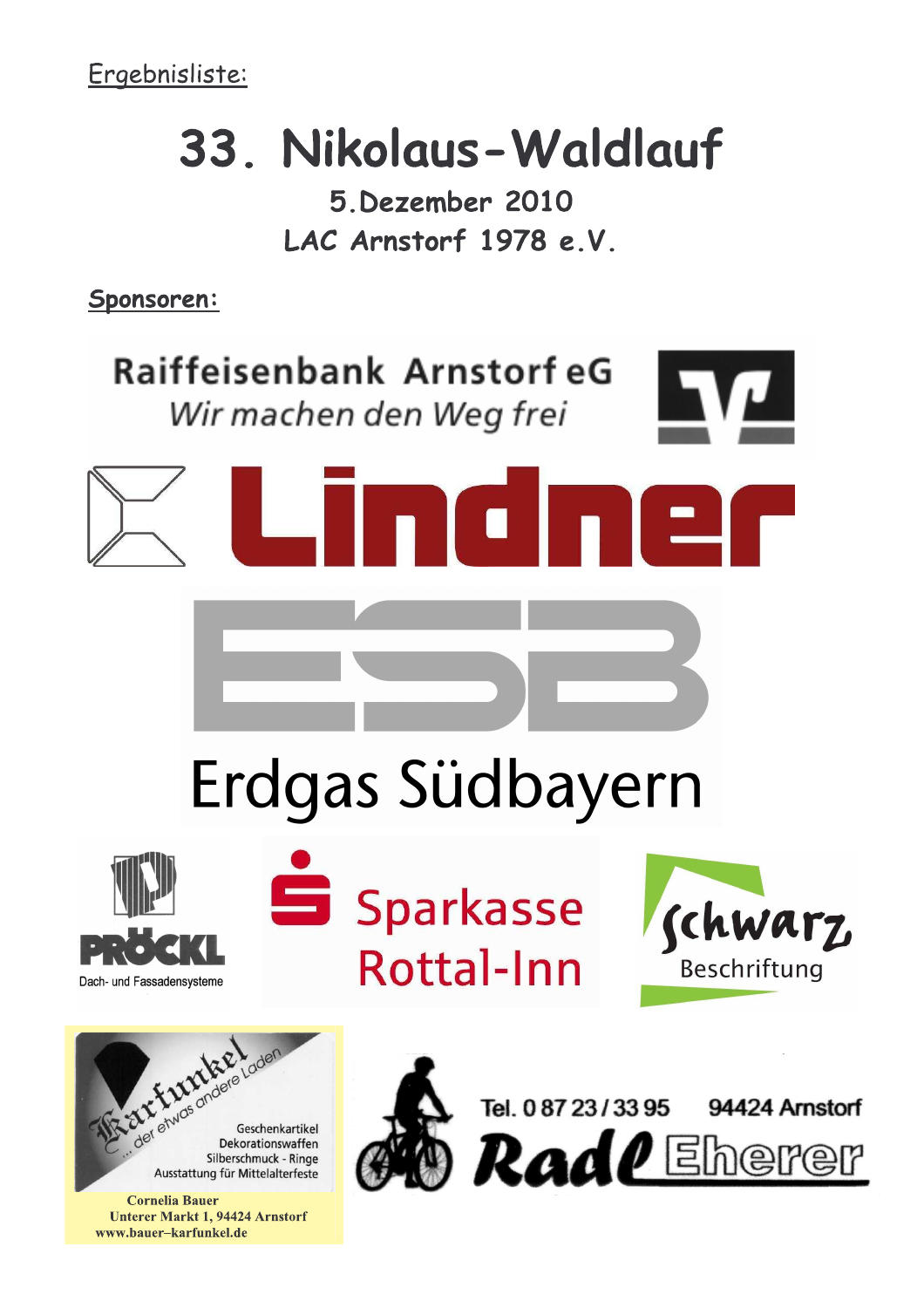|             | Klasse: Bambinos I weibl.  | 300 m            |    |                          |         |
|-------------|----------------------------|------------------|----|--------------------------|---------|
| 1.          | 781 Dietl                  | Julia            | 05 | LAC Arnstorf 1978 e.V.   | 01:47.1 |
| $2$ .       | 868 Ebnet                  | Julia            | 05 | TV Reisbach              | 01:49.3 |
| $3$ .       | 893<br>Steiger             | Chiara           | 05 | LAC Arnstorf 1978 e.V.   | 01:51.4 |
| 4.          | Rimböck<br>780             | Jule             | 06 | LAC Arnstorf 1978 e.V.   | 01:56.2 |
| $5$ .       | 902 Stegmüller             | Elisa            | 07 | LAC Arnstorf 1978 e.V.   | 02:47.3 |
|             | Klasse: Bambinos I männl.  | 300 m            |    |                          |         |
| 1.          | 866 Rummler                | Jannik           | 05 | Laufverein Deggendorf e. | 01:22.0 |
| $2$ .       | Tür<br>903                 | Arda             | 06 | LAC Arnstorf 1978 e.V.   | 02:09.0 |
| $3$ .       | 712 Sedetka                | Lukas            | 06 | <b>SLT</b> Rain          | 02:21.5 |
|             | Klasse: Bambinos II weibl. | 500 m            |    |                          |         |
| 1.          | 797 Eberl                  | Paulina          | 03 | LAC Arnstorf 1978 e.V.   | 02:28.2 |
| $2$ .       | 901 Stegmüller             | Eleni            | 04 | LAC Arnstorf 1978 e.V.   | 02:28.7 |
| $3$ .       | Ellsperger<br>895          | Lisa             | 03 | LAC Arnstorf 1978 e.V.   | 02:43.2 |
| 4.          | 894 Degle                  | Vanessa          | 03 | LAC Arnstorf 1978 e.V.   | 02:44.1 |
| $5$ .       | 896 Bloos                  | Nicole           | 03 | LAC Arnstorf 1978 e.V.   | 02:48.4 |
| 6.          | 778 Grätz                  | Sophia           | 04 | LAC Arnstorf 1978 e.V.   | 03:03.6 |
| $7$ .       | 890 Klein                  | Barbara          | 04 | LAC Arnstorf 1978 e.V.   | 03:08.6 |
|             |                            |                  |    |                          |         |
|             | Klasse: Bambinos II männl. | 500 m            |    |                          |         |
| 1.          | 858 Götz                   | Lukas            | 03 | TSV Bogen                | 02:04.7 |
| $2$ .       | 765 Baur                   | David            | 03 | <b>TSV Natternberg</b>   | 02:10.4 |
| $3$ .       | 719 Krautloher             | Johannes         | 03 | WSV Otterskirchen e. V.  | 02:15.0 |
| $4$ .       | 737<br>Toma                | David            | 03 | LAC Arnstorf 1978 e.V.   | 02:15.6 |
| $5$ .       | Sternthal<br>753           | Cedric           | 04 | LC Osterhofen            | 02:18.6 |
| 6.          | 867 Rummler                | Jannik           | 05 | Laufverein Deggendorf e. | 02:19.1 |
| $7$ .       | 755 Hölzl                  | Lukas            | 04 | LC Osterhofen            | 02:19.4 |
| $8$ .       | 731 Schied                 | Jonas            | 04 | LAC Arnstorf 1978 e.V.   | 02:34.6 |
| $9$ .       | 889 Tür                    | Hasan            | 03 | LAC Arnstorf 1978 e.V.   | 02:40.2 |
| $10$ .      | 783 Biedermann             | Johannes         | 04 | Passau                   | 02:45.1 |
| 11.         | 859 Schober                | Max              | 04 | TSV Bogen                | 03:03.1 |
| Klasse: W 8 |                            | $1000 \text{ m}$ |    |                          |         |
| $1$ .       | 766 Vogl                   | Lisa             | 02 | <b>TSV</b> Natternberg   | 03:54.0 |
| $2$ .       | 767 Scarlett               | Kelmendi         | 02 | <b>TSV</b> Natternberg   | 04:22.0 |
| $3$ .       | 869 Ebnet                  | Marie            | 02 | TV Reisbach              | 05:04.5 |
| 4.          | 897 Zenger                 | Anja             | 02 | Landshut                 | 05:16.7 |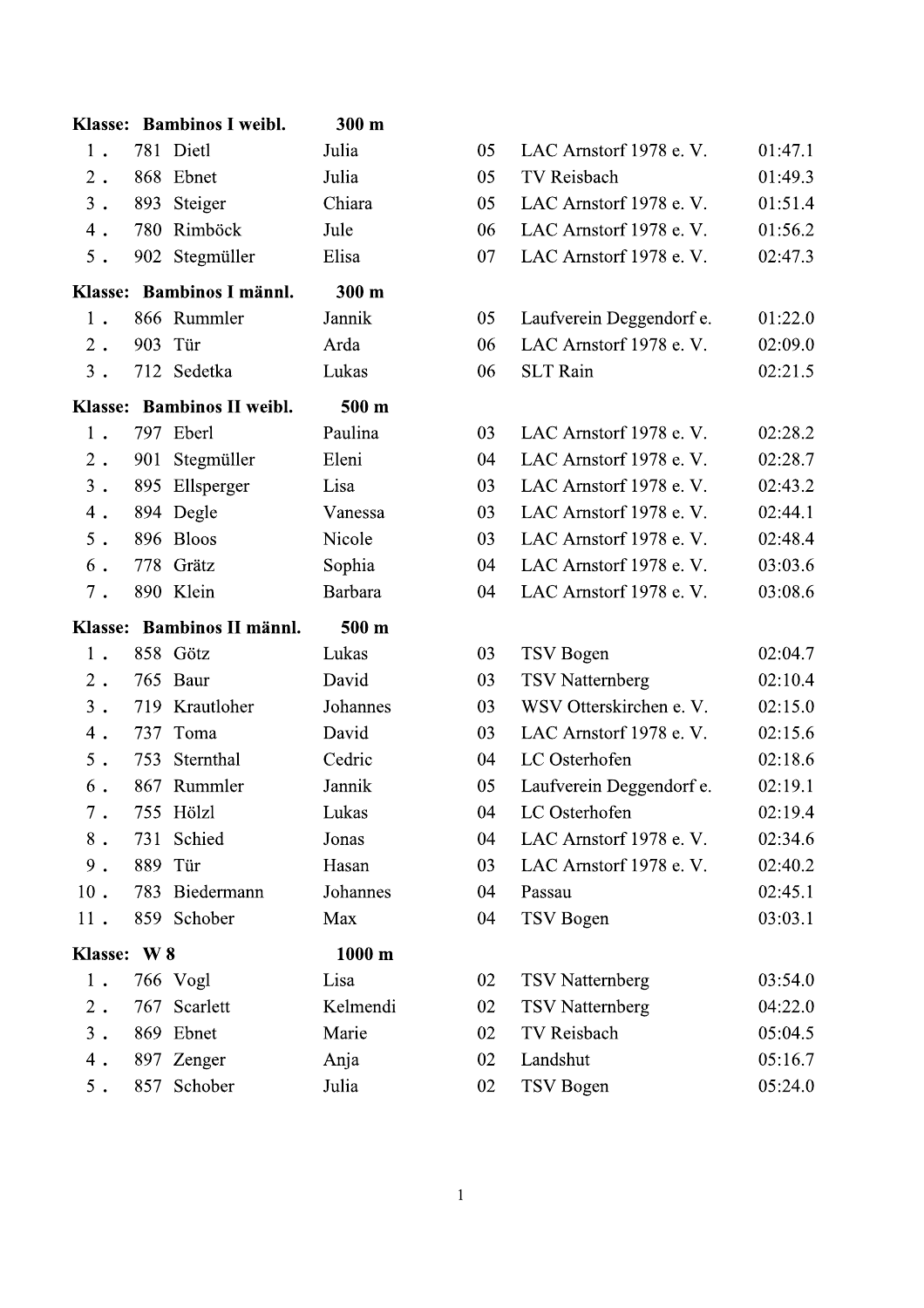| <b>Klasse:</b> | <b>W9</b> |                 | 1000 m         |    |                          |         |
|----------------|-----------|-----------------|----------------|----|--------------------------|---------|
| 1.             |           | 768 Straßberger | Selina         | 01 | <b>TSV</b> Natternberg   | 03:42.8 |
| $2$ .          | 769       | Baur            | Mareile        | 01 | <b>TSV</b> Natternberg   | 03:56.7 |
| $3$ .          | 874       | Stapfer         | Eva            | 01 | TuS 1860 Pfarrkirchen e. | 04:07.2 |
| 4.             | 730       | Schied          | Laura          | 01 | LAC Arnstorf 1978 e.V.   | 04:09.8 |
| $5$ .          | 871 Loibl |                 | Alena          | 01 | TV Reisbach              | 04:16.0 |
| 6.             | 726       | Stegmüller      | Eva            | 01 | LAC Arnstorf 1978 e.V.   | 04:31.4 |
| $7$ .          |           | 892 Frischmann  | Lisa           | 01 | TV Reisbach              | 05:00.7 |
| $8$ .          |           | 870 Schuder     | Luisa          | 01 | TV Reisbach              | 05:04.2 |
| $9$ .          |           | 904 Mattig      | Anna           | 01 | LAC Arnstorf 1978 e.V.   | 06:05.8 |
| Klasse: M 8    |           |                 | 1000 m         |    |                          |         |
| 1.             | 873 Maier |                 | Markus         | 02 | TuS 1860 Pfarrkirchen e. | 03:53.4 |
| $2$ .          |           | 784 Biedermann  | Linus          | 02 | Passau                   | 04:51.1 |
| Klasse: M 9    |           |                 | 1000 m         |    |                          |         |
| 1.             |           | 899 Schauer     | Udo            | 01 | SU IGLA Longlife         | 03:23.6 |
| $2$ .          | 772       | Schneider       | Frank          | 01 | <b>TSV</b> Natternberg   | 03:27.9 |
| $3$ .          |           | 872 Huber       | Tobias         | 01 | TV Reisbach              | 04:15.5 |
| 4.             |           | 856 Schober     | Alexander      | 01 | TSV Bogen                | 05:23.7 |
| <b>Klasse:</b> | W10       |                 | 1900 m         |    |                          |         |
| 1.             |           | 876 Moosner     | Marie-Christin | 00 | TuS 1860 Pfarrkirchen e. | 09:32.2 |
| $2$ .          |           | 738 Pietzko     | Celina         | 00 | LAC Arnstorf 1978 e.V.   | 09:44.7 |
| $3$ .          |           | 739 Wieser      | Franziska      | 00 | LAC Arnstorf 1978 e.V.   | 09:57.0 |
| 4.             |           | 735 Felixberger | Melanie        | 00 | LAC Arnstorf 1978 e.V.   | 09:59.6 |
| $5$ .          |           | 734 Müller      | Julia          | 00 | LAC Arnstorf 1978 e.V.   | 10:06.2 |
| Klasse: W11    |           |                 | 1900 m         |    |                          |         |
| 1.             |           | 898 Schauer     | Karoline       | 99 | SU IGLA Longlife         | 08:17.5 |
| $2$ .          |           | 829 Bauböck     | Julia          | 99 | hochseilpark.at          | 08:23.9 |
| $3$ .          |           | 771 Kristofsky  | Christine      | 99 | <b>TSV Natternberg</b>   | 09:21.3 |
| 4.             | 742 Gierl |                 | Sarah          | 99 | LAC Arnstorf 1978 e.V.   | 09:32.0 |
| $5$ .          | 736 Kaps  |                 | Katharina      | 99 | LAC Arnstorf 1978 e.V.   | 09:47.0 |
| Klasse: M 10   |           |                 | 1900 m         |    |                          |         |
| 1.             |           | 741 Grohmann    | Lukas          | 00 | LAC Arnstorf 1978 e.V.   | 08:33.0 |
| $2$ .          | 875       | Wiertz          | David          | 00 | TuS 1860 Pfarrkirchen e. | 09:07.5 |
| $3$ .          | 877 Maier |                 | Tobias         | 00 | TuS 1860 Pfarrkirchen e. | 09:41.4 |
| 4.             | 729       | Braumüller      | Matias         | 00 | LAC Arnstorf 1978 e.V.   | 09:53.6 |
| $5$ .          |           | 785 Biedermann  | Raphael        | 00 | Passau                   | 11:11.7 |
| 6.             |           | 718 Krautloher  | Matthias       | 00 | WSV Otterskirchen e. V.  | 11:52.9 |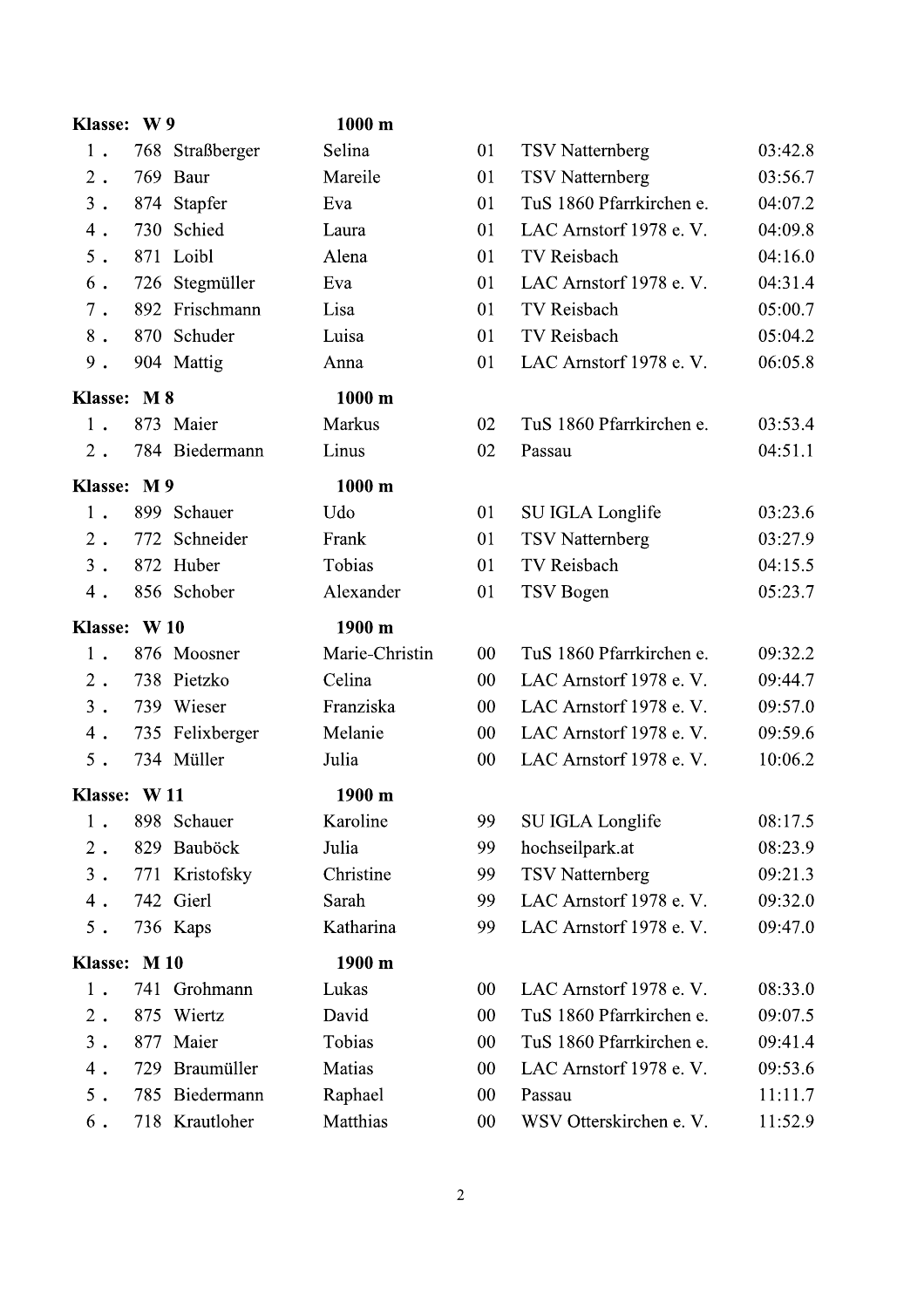| Klasse: M11  |                  | 1900 m      |    |                          |         |
|--------------|------------------|-------------|----|--------------------------|---------|
| 1.           | 878 Moosner      | Matthias    | 99 | TuS 1860 Pfarrkirchen e. | 08:54.6 |
| $2$ .        | 761 Kaiser       | Jakob       | 99 | TSV Frankenburg          | 09:12.9 |
| $3$ .        | 879 Skugor       | Daniel      | 99 | TuS 1860 Pfarrkirchen e. | 09:20.1 |
| $4$ .        | 714 Hafner       | Thomas      | 99 | Johanniskirchen          | 09:25.3 |
| Klasse: W12  |                  | 1900 m      |    |                          |         |
| 1.           | 884 Achatz       | Michaela    | 98 | SC Spiegelau e. V.       | 08:16.5 |
| $2$ .        | 813 Eder         | Sabrina     | 98 | LAC Arnstorf 1978 e.V.   | 08:52.8 |
| $3$ .        | 758 Hammertinger | Katharina   | 98 | TSV Frankenburg          | 09:31.4 |
| 4.           | 794 Leeb         | Melissa     | 98 | <b>SHS Lambach</b>       | 09:39.1 |
| $5$ .        | 855 Götz         | Anne        | 98 | TSV Bogen                | 11:06.8 |
| Klasse: W13  |                  | 1900 m      |    |                          |         |
| 1.           | 854 Eickmeyer    | Hannah      | 97 | TSV Bogen                | 08:09.6 |
| $2$ .        | 814 Fuchsgruber  | Martina     | 97 | Johanniskirchen          | 08:46.3 |
| $3$ .        | 759 Becker       | Vanessa     | 97 | <b>TSV Frankenburg</b>   | 08:56.2 |
| Klasse: W14  |                  | 1900 m      |    |                          |         |
| 1.           | 782 Straßner     | Sina        | 96 | <b>TSV</b> Simbach       | 08:07.3 |
| $2$ .        | 882 Skugor       | Marianne    | 96 | TuS 1860 Pfarrkirchen e. | 11:10.1 |
| Klasse: W15  |                  | 1900 m      |    |                          |         |
| 1.           | 883 Wiertz       | Ann-Kathrin | 95 | TuS 1860 Pfarrkirchen e. | 07:32.6 |
| $2$ .        | 747 Weber        | Antonia     | 95 | LAC Arnstorf 1978 e.V.   | 09:11.5 |
| Klasse: M12  |                  | 1900 m      |    |                          |         |
| 1.           | 727 Pollersbeck  | Stefan      | 98 | LAC Arnstorf 1978 e.V.   | 08:08.3 |
| $2$ .        | 773 Aksoy        | Soran       | 98 | <b>TSV</b> Natternberg   | 08:56.5 |
| $3$ .        | 717 Krautloher   | Marco       | 98 | WSV Otterskirchen e. V.  | 10:16.6 |
| Klasse: M 13 |                  | 1900 m      |    |                          |         |
| 1.           | 881 Wiertz       | Gabriel     | 97 | TuS 1860 Pfarrkirchen e. | 07:51.2 |
| $2$ .        | 760 Kaiser       | Andreas     | 97 | TSV Frankenburg          | 07:54.3 |
| $3$ .        | 880 Thiel        | Jannik      | 97 | TuS 1860 Pfarrkirchen e. | 08:39.4 |
| $4$ .        | 795 Leeb         | Stefan      | 97 | Union Vorchdorf          | 09:19.1 |
| $5$ .        | 801 Eder         | Thomas      | 97 | Tri-Team Triftern        | 11:01.4 |
| Klasse: M 14 |                  | 2700 m      |    |                          |         |
| 1.           | 852 Eickmeyer    | Lukas       | 96 | TSV Bogen                | 10:24.0 |
| $2$ .        | 853 Amberger     | David       | 96 | TSV Bogen                | 11:39.5 |
| Klasse: M 15 |                  | 2700 m      |    |                          |         |
|              |                  |             |    |                          |         |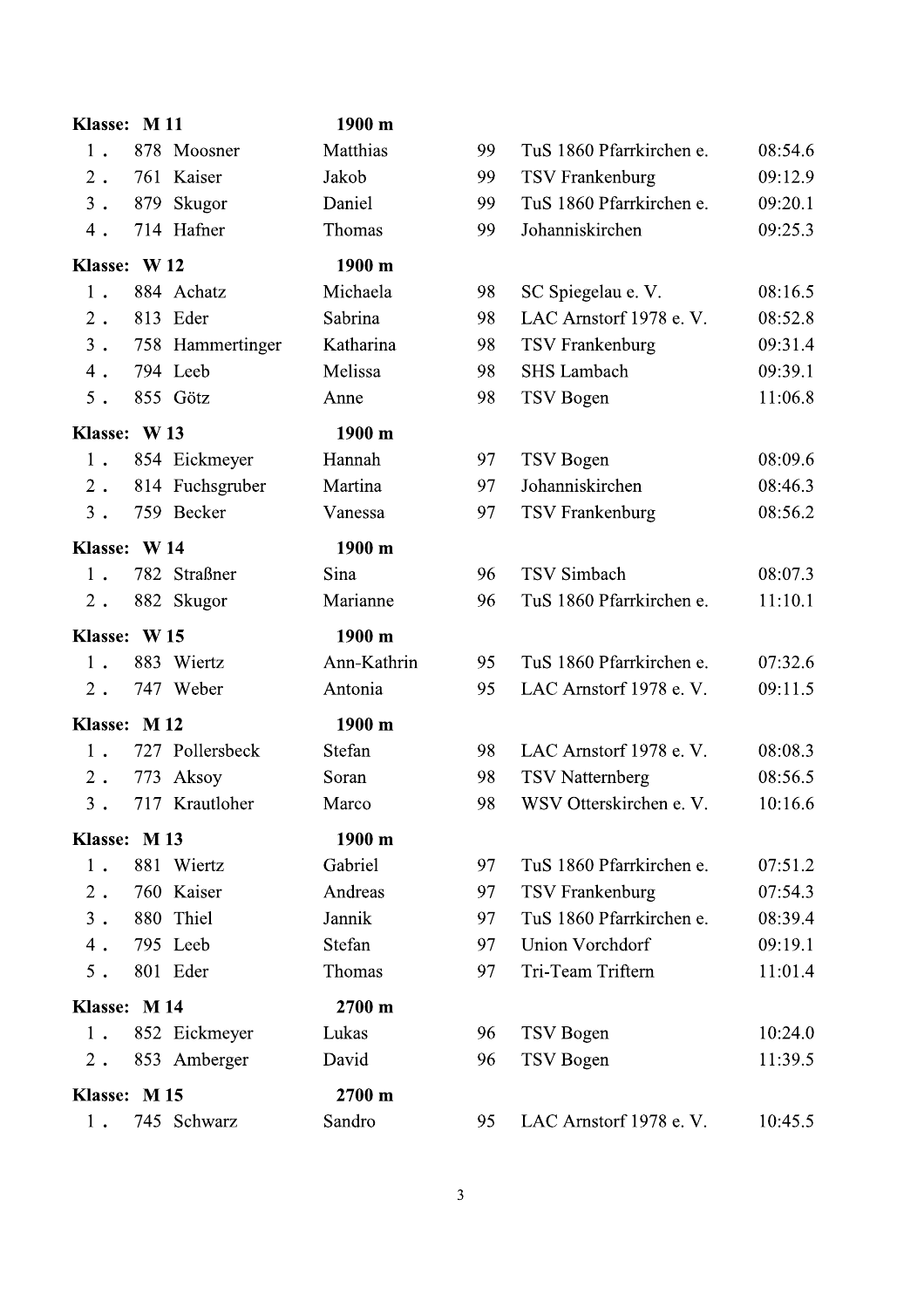|              | Klasse: Jugend B weibl. | 2700 m          |
|--------------|-------------------------|-----------------|
| 1.           | 911 Predotova           | Karolina        |
|              | 2. 746 Kreipl           | Franziska       |
|              | Klasse: Jugend B männl. | 2700 m          |
| 1.           | 910 Wagensonner         | Raphael         |
| $2$ .        | 885 Achatz              | Jonas           |
|              | Klasse: Jugend A weibl. | 2700 m          |
| 1.           | 828 Salis-Soglio        | Luisa           |
|              | Klasse: Jugend A männl. | 4700 m          |
| 1.           | 744 Bauer               | Markus          |
| $2$ .        | 918 Brandl              | Anton           |
| Klasse: W 20 |                         | 4700 m          |
| 1.           | 905 Bründl              | Kathrin         |
| $2$ .        | 913 Dichtl              | Lena            |
|              | 3. 835 Maier            | Sabine          |
|              | 4. 851 Kiefl            | Andrea          |
| $5$ .        | 805 Krinner             | Marion          |
| $6$ .        | 720 Wisnet              | Romina          |
| Klasse: W 30 |                         | 4700 m          |
| 1.           | 816 Baumgartner         | <b>Birgit</b>   |
| 2.           | 891 Wackerbauer         | Sandra          |
| $3$ .        | 834 Fladnitzer          | Heide           |
| Klasse: W 35 |                         | 4700 m          |
|              | 1. 707 Scheueren        | Petra           |
|              | 2. 749 Knott            | Monika          |
| $3$ .        | 716 Krautloher          | Marion          |
| $4$ .        | 823 Huber               | Petra           |
| Klasse: W 40 |                         | 4700 m          |
| 1.           | 824 Wimmer              | Gerlinde        |
| $2$ .        | 751 Eder                | Izabella        |
| $3$ .        | 815 Fuchsgruber         | Gerti           |
| 4.           | 807 King                | <b>Brigitte</b> |

| 94 | LG Passau               | 12:00.3 |
|----|-------------------------|---------|
| 94 | LAC Arnstorf 1978 e.V.  | 13:11.6 |
|    |                         |         |
| 94 | LG Passau               | 10:31.0 |
| 94 | SC Spiegelau e. V.      | 10:36.0 |
|    |                         |         |
| 92 | TG Vilshofen            | 13:34.5 |
|    |                         |         |
| 91 | LAC Arnstorf 1978 e.V.  | 17:55.5 |
| 91 | DJK Pörndorf            | 20:00.1 |
|    |                         |         |
| 83 | LG Passau               | 19:30.2 |
| 90 | LG Passau               | 20:04.8 |
| 82 | <b>SVG Ruhstorf</b>     | 20:28.1 |
| 90 | TSV Bogen               | 22:35.0 |
| 89 | Dingolfing              | 23:52.2 |
| 85 | WSV Otterskirchen e. V. | 27:59.6 |
|    |                         |         |
| 78 | Johanniskirchen         | 25:12.0 |
| 76 | LAC Arnstorf 1978 e.V.  | 29:12.4 |
| 77 | <b>SVG Ruhstorf</b>     | 32:50.9 |
|    |                         |         |
| 74 | <b>TSV Natternberg</b>  | 22:10.4 |
| 72 | LAC Arnstorf 1978 e.V.  | 22:24.5 |
| 75 | WSV Otterskirchen e. V. | 22:45.9 |
| 73 | LAG Genböck Hausried    | 32:51.7 |
|    |                         |         |
| 70 | TV Eggenfelden          | 22:40.6 |
| 70 | LAC Arnstorf 1978 e.V.  | 26:57.0 |
| 68 | Johanniskirchen         | 27:21.9 |
| 68 | RK Julbach              | 28:08.0 |
|    |                         |         |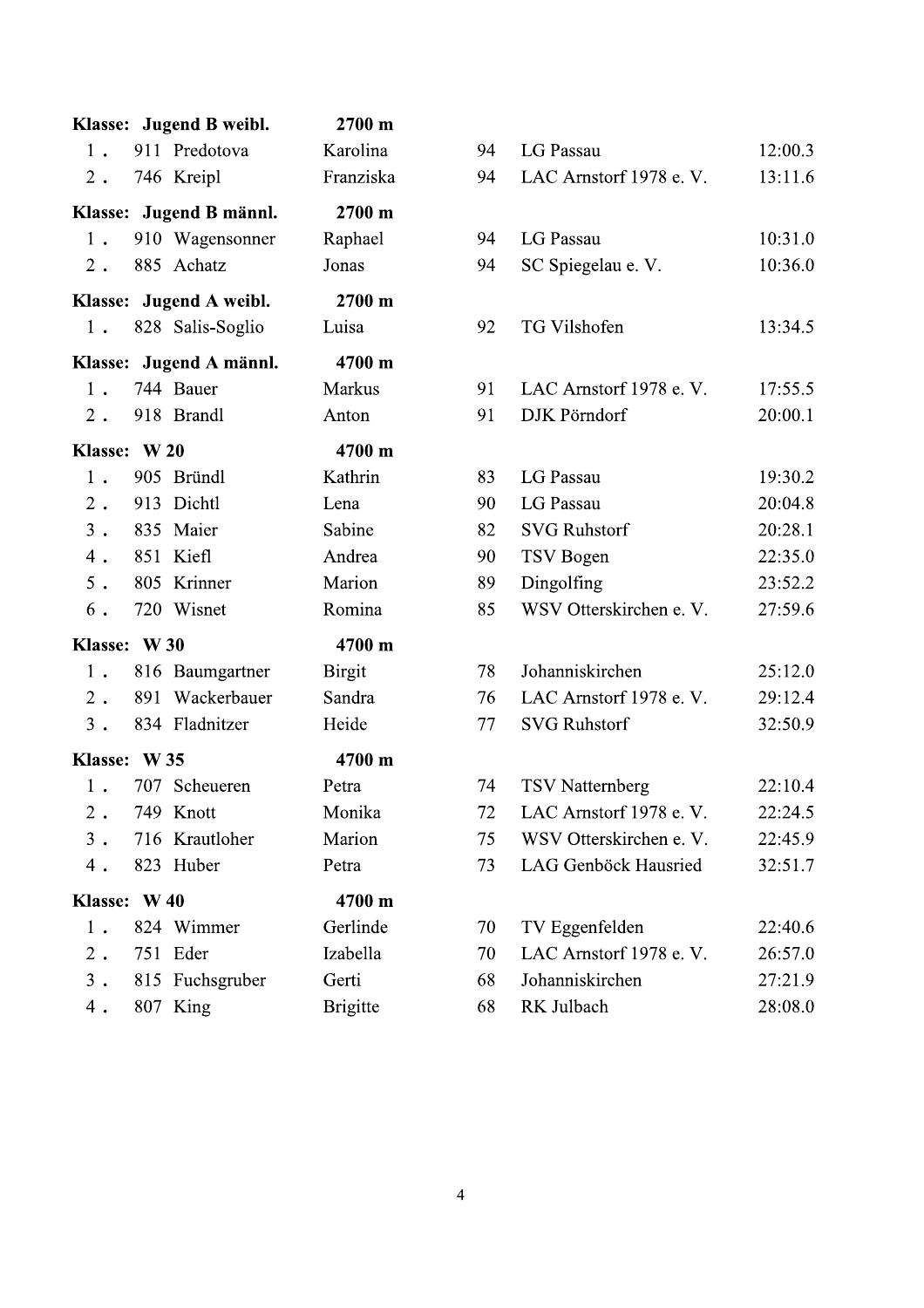| Klasse: W 45 |     |                           | 4700 m          |    |                           |
|--------------|-----|---------------------------|-----------------|----|---------------------------|
| 1.           |     | 833 Röckl                 | <b>Brigitte</b> | 61 | <b>SVG Ruhstorf</b>       |
| $2$ .        | 907 | Strobl                    | Margit          | 64 | LAC Arnstorf 1978 e.V.    |
| $3$ .        |     | 830 Holzbauer             | Eva-Maria       | 62 | <b>SVG Ruhstorf</b>       |
| 4.           |     | 777 Mühldorfer            | Angelika        | 63 | Laufgruppe Reisbach       |
| $5$ .        |     | 802 Eder                  | Lisbeth         | 63 | Tri-Team Triftern         |
| Klasse: W 50 |     |                           | 4700 m          |    |                           |
| 1.           |     | 799 Winroither            | Theresia        | 60 | Union Wernstein           |
| $2$ .        |     | 848 Doris                 | Huber           | 58 | <b>TSV</b> Simbach        |
| $3$ .        |     | 715 Klarl                 | Resi            | 58 | LAC Arnstorf 1978 e.V.    |
| 4.           |     | 832 Nachbar               | Romy            | 58 | <b>SVG Ruhstorf</b>       |
| $5$ .        |     | 862 Burgstaller           | Maria           | 57 | TV Geinberg               |
| 6.           |     | 721 Bauer                 | Renate          | 56 | WSV Otterskirchen e. V.   |
| Klasse: W 55 |     |                           | 4700 m          |    |                           |
| $1$ .        |     | 831 Wührer                | Gertraud        | 52 | <b>SVG Ruhstorf</b>       |
| 2.           |     | 708 Lechner               | Berta           | 51 | <b>Union Suben</b>        |
| Klasse: W 60 |     |                           | 4700 m          |    |                           |
| 1.           |     | 836 Wilberg               | <b>Ilse</b>     | 50 | <b>SVG Ruhstorf</b>       |
|              |     | Klasse: W 65 / älter      | 4700 m          |    |                           |
| 1.           |     | 709 Karl                  | Monika          | 40 | <b>Union Suben</b>        |
|              |     | Klasse: Männer Mittelstr. | 4700 m          |    |                           |
| 1.           |     | 909 Viellehner            | Raphael         | 88 | LG Passau                 |
| 2.           |     | 914 Schorn                | Michael         | 74 | LVR Geiselhöring          |
| $3$ .        |     | 723 Neudorfer             | Josef           | 61 | WSV Otterskirchen e. V.   |
| 4.           |     | 912 Wagner                | Felix           | 90 | LG Passau                 |
| $5$ .        |     | 921 Seibold               | Helmut          | 56 | LVR Geiselhöring          |
| $6$ .        |     | 916 Lobmeier              | Alexander       | 73 | LG Reisbach               |
| $7$ .        |     | 908 Eibeck                | Tobias          | 90 | Ministranten Pfarrkirchen |
| $8$ .        |     | 917 Schloder              | Wolfgang        | 64 | LG Reisbach               |
| $9$ .        |     | 825 Wimmer                | Josef           | 60 | TV Eggenfelden            |
| $10$ .       |     | 827 Linner                | Siegfried       | 52 |                           |
| 11.          |     | 748 Knott                 | Jürgen          | 70 | LAC Arnstorf 1978 e.V.    |
|              |     | Klasse: Frauen Langstr.   | 8700 m          |    |                           |
| 1.           |     | 762 Eichinger             | Katharina       | 93 | LG Tann                   |
| $2$ .        |     | 763 Konrad                | Silke           | 80 | Konrad Bau Roßbach        |

21:00.6 22:27.4 24:12.1 27:02.8 28:21.6

24:45.9 27:11.0 27:25.0 28:51.9  $30:16.8$ 33:53.8

25:59.4 32:27.5

32:10.5

30:05.4

16:07.2 16:49.5 17:35.4 18:16.2 20:24.5 21:07.8 22:06.0 23:48.8 23:55.3 24:28.1 25:07.0

50:33.8 50:56.8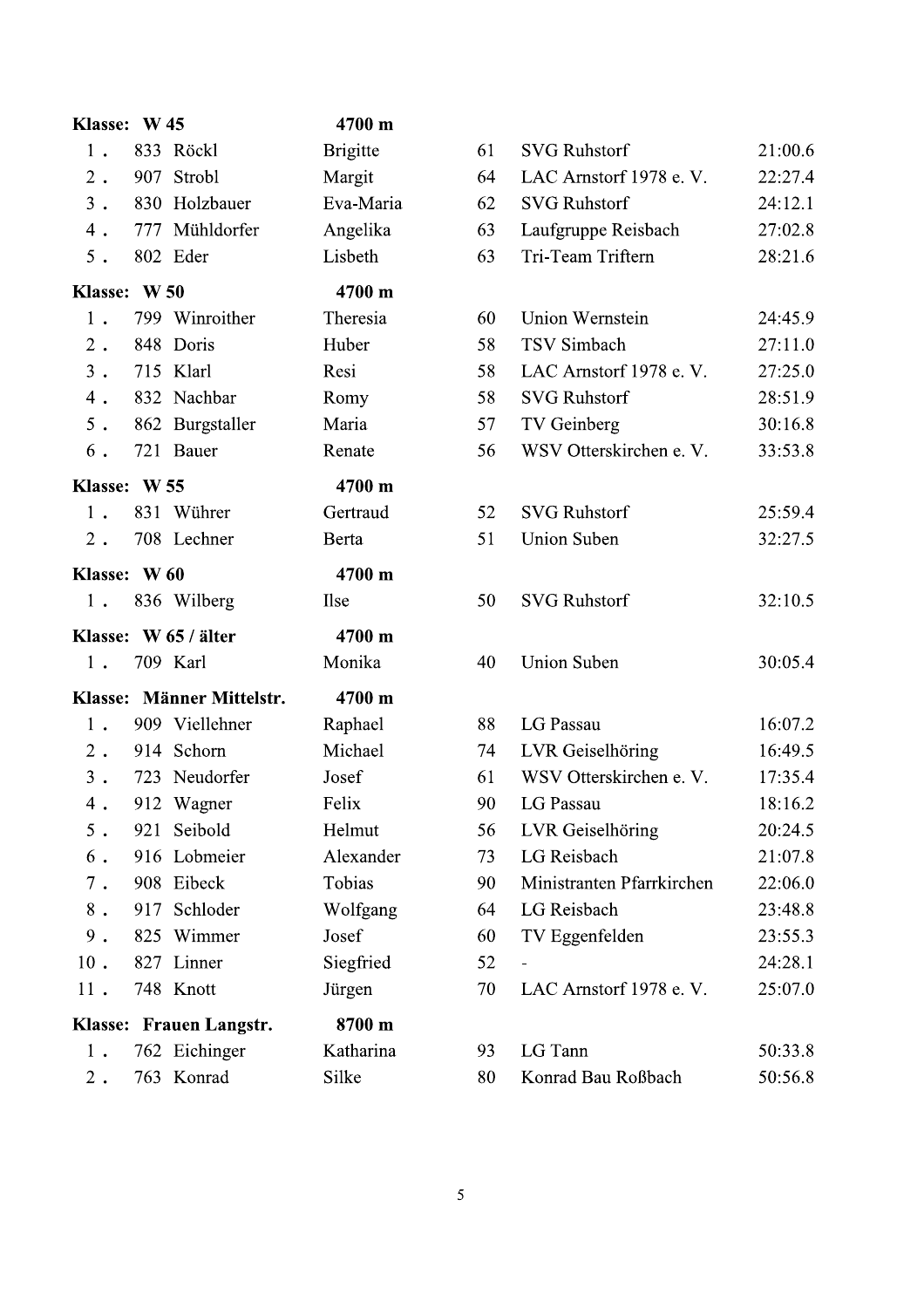| Klasse: M 20 |     |                   | 8700 m     |    |                        |         |
|--------------|-----|-------------------|------------|----|------------------------|---------|
| 1.           |     | 842 Krammer       | Maximilian | 87 | <b>SVG Ruhstorf</b>    | 32:04.0 |
| $2$ .        |     | 837 Teringl       | Christian  | 89 | <b>SVG Ruhstorf</b>    | 38:17.7 |
| $3$ .        |     | 906 Fraunhofer    | Markus     | 87 | Team Mangertseder      | 39:02.0 |
| $4$ .        |     | 788 Dankwart      | Thomas     | 84 | Sportpark Dingolfing   | 41:47.3 |
| Klasse: M 30 |     |                   | 8700 m     |    |                        |         |
| 1.           |     | 757 Paternoster   | Stefan     | 79 | LG Passau              | 29:49.9 |
| $2$ .        |     | 924 Brandl        | Wolfgang   | 78 | LG Passau              | 32:01.0 |
| $3$ .        |     | 841 Schober       | Andreas    | 77 | <b>SVG Ruhstorf</b>    | 32:55.9 |
| $4$ .        |     | 806 Koziol        | Sebastian  | 77 | Dingolfing             | 37:28.8 |
| Klasse: M 35 |     |                   | 8700 m     |    |                        |         |
| 1.           |     | 701 Jäger         | Sascha     | 71 | LG Passau              | 34:02.9 |
| $2$ .        |     | 920 Krull         | Michael    | 75 | Gergweis               | 35:08.3 |
| $3$ .        |     | 796 Heinze        | Achim      | 71 | <b>ASV</b> Inntal      | 38:37.8 |
| $4$ .        |     | 926 Hasreiter     | Josef      | 74 | <b>TSV</b> Eichendorf  | 40:12.5 |
| 5.           |     | 919 Kluge         | Konrad     | 75 | DJK Pörndorf           | 41:43.7 |
| 6.           |     | 840 Obermeier     | Herbert    | 72 | <b>SVG Ruhstorf</b>    | 42:21.7 |
| $7$ .        |     | 809 Fenzl         | Gerhard    | 75 | RK Julbach             | 48:43.1 |
| Klasse: M 40 |     |                   | 8700 m     |    |                        |         |
| 1.           |     | 819 Dr. Gradinger | Franz      | 68 |                        | 34:09.3 |
| $2$ .        |     | 750 Eder          | Roland     | 68 | LAC Arnstorf 1978 e.V. | 34:10.7 |
| $3$ .        |     | 844 Wimmer        | Wolfgang   | 67 | <b>SVG Ruhstorf</b>    | 36:21.5 |
| $4$ .        |     | 820 Linecker      | Franz      | 69 | <b>TSV</b> Mattighofen | 37:46.0 |
| $5$ .        |     | 839 Leitner       | Gerhard    | 70 | <b>SVG Ruhstorf</b>    | 39:56.9 |
| 6.           | 743 | Stadler           | Josef      | 70 | LAC Arnstorf 1978 e.V. | 40:08.1 |
| $7$ .        |     | 798 Eberl         | Martin     | 69 | LAC Arnstorf 1978 e.V. | 45:22.0 |
| $8$ .        | 900 | Toma              | Elio       | 67 | LAC Arnstorf 1978 e.V. | 46:26.8 |
| $9$ .        |     | 927 Konrad        | Roland     | 68 | Konrad Bau Roßbach     | 47:09.0 |
| $10$ .       |     | 800 Stelzhammer   | Manfred    | 66 | <b>TSV</b> Mattighofen | 47:55.4 |
| 11.          |     | 764 Naneder       | Christian  | 68 | Konrad Bau Roßbach     | 50:56.7 |